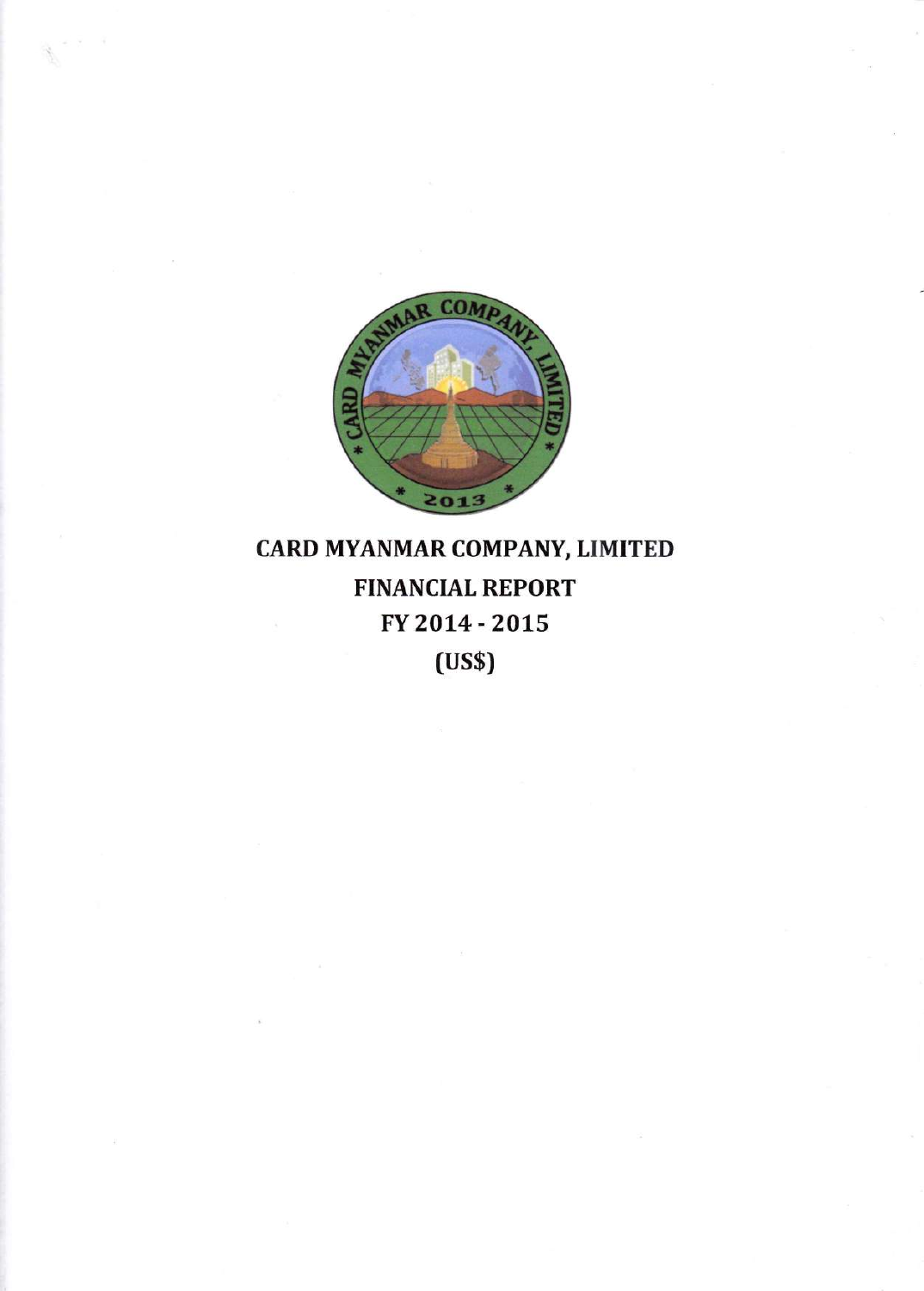

# CONSULTING LIMITED SEIN WIN & ASSOCIATE

Building (6), Room (323), Kyaikkasan Housing, Marlarnwe Street, Tamwe (B) Ward, Tamwe Township, Yangon. Tel : 01-8603760, 09-5037962. Fax : 01-8603760. Gmail : usw.topaudit@gmail.com, topswconltd@gmail.com

### **REPORT OF AUDITORS**

To the Members of

#### "CARI) Myanmar Co.., Ltd'

We have audited the accompanying Balance Sheet as at 31<sup>st</sup> March, 2015 and related income and expenditure statement for the year ended on that date.

We have audited the accounts set out in our report in accordance with the generally accepted auditing guidelines and auditing practice and accordingly, included such tests of the accounting records and such other auditing procedures as we considered appropriate in the circumstances.

We access at all times to the books and accounts and vouchers necessary Information and explanation of the "CARD Myanmar Co., Ltd" in accordance with the section  $145(1)$  of the Act.

In our opinion, the Balance Sheet and the Profit and Loss Account are in conformity with the law and are properly drawn up so as to exhibit a true and fair view of the state of the Company's affairs according to the best of our information and explanation given to us as shown by the Books of the Company in accordance with Section l45Q) of the Act.

In our opinion, the books and records have been kept by the "CARD Myanmar Co., Ltd" in accordance with Section 130 of the Act.

**U** Sein

Cortified Pubtic Aocountant C.P.A Registration. No. 495

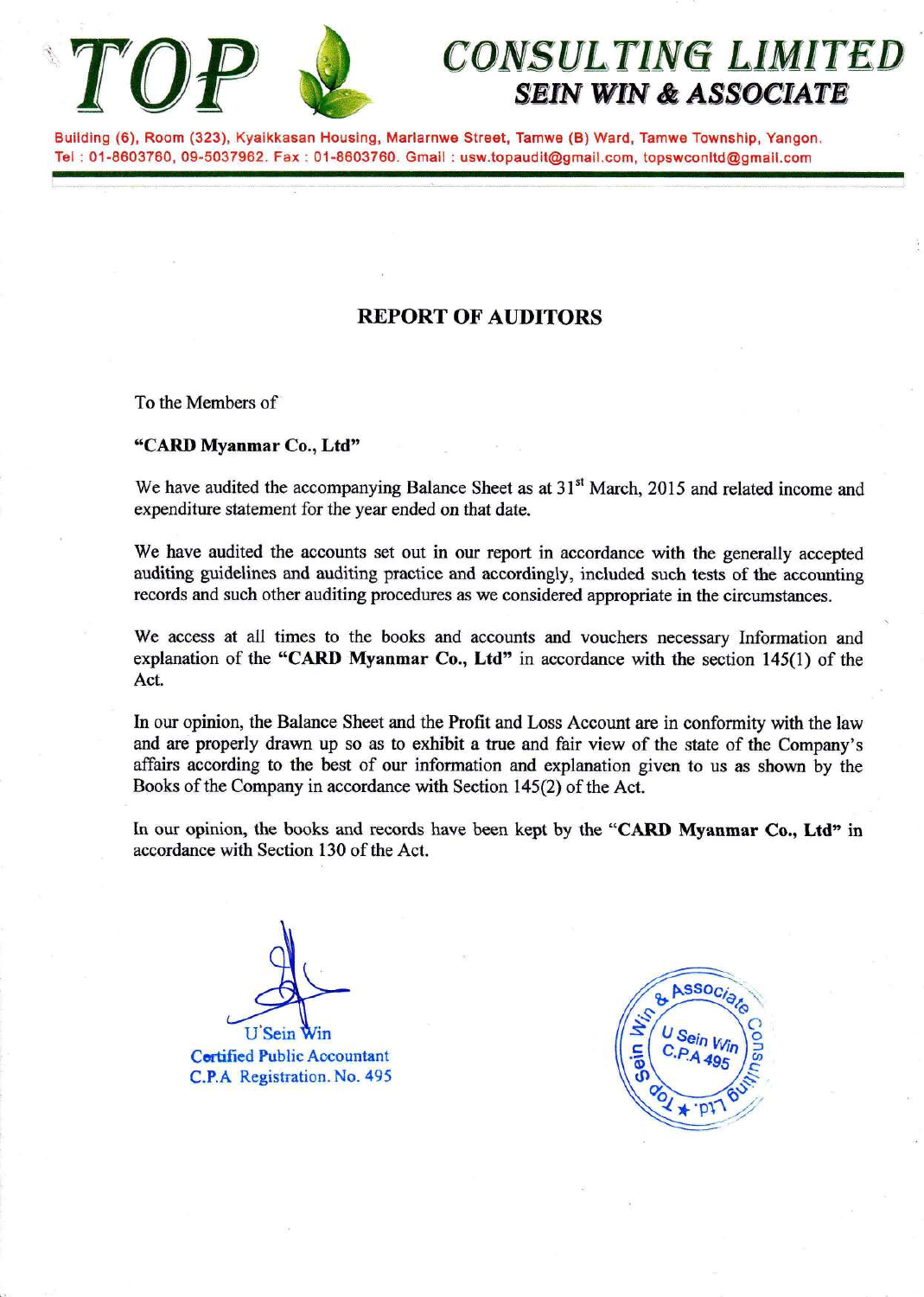### **CARD MYANMAR COMPANY LIMITED** STATEMENT OF FINICIAL POSITION AS AT 31, MARCH 2015 (US DOLLAR)



| Sr. No         |              |              | <b>Particuars</b>                                                                                                                                                                                    | Details (US\$)                                       | <b>Total Amount (US\$)</b> |
|----------------|--------------|--------------|------------------------------------------------------------------------------------------------------------------------------------------------------------------------------------------------------|------------------------------------------------------|----------------------------|
| $\bf{1}$       |              |              | <b>Assets</b>                                                                                                                                                                                        |                                                      |                            |
|                | 1            |              | <b>Current Assets</b>                                                                                                                                                                                | 27,966.75                                            |                            |
|                |              |              | 1 Cash in Bank<br>2 Cash on Hand<br>3 Loan Porfolio<br>4 Allowance for Probable Loss                                                                                                                 | 870.87<br>5,946.73<br>21,362.78<br>(213.63)          |                            |
|                | 2            |              | <b>Other Current Assets</b><br>1 Other Receivable<br>2 Supplies Inventory<br>3 Prepaid Expenses                                                                                                      | 27,142.22<br>13,613.16<br>673.98<br>12,855.08        |                            |
|                | 3            |              | <b>Total Current Assets</b>                                                                                                                                                                          | 55,108.97                                            |                            |
|                | 4            | $\mathbf{1}$ | <b>Property and Equipment</b><br><b>Office Furniture and Fixture</b><br>2 Office Equipment<br>3 Accumulated Depreciation-Office Furniture and Fixture<br>4 Accumulated Depreciation-Office Equipment | 1,488.36<br>1,105.46<br>541.76<br>(71.33)<br>(87.53) |                            |
|                |              |              | <b>Total Assets</b>                                                                                                                                                                                  |                                                      | 56,597.33                  |
| $\overline{2}$ | $\mathbf{1}$ |              | <b>Capital &amp; Liabilities</b><br>Capital                                                                                                                                                          |                                                      |                            |
|                |              |              | 1 Issued & paid up Capital<br>2 Retained Earnings<br>3 Net Profit & Loss for the year                                                                                                                | 50,000.00<br>(10, 189.30)                            | 39,810.70<br>(48,021.87)   |
|                | $\mathbf{2}$ |              | <b>Current Liabilities</b><br>1 Client Savings<br>2 Account Payable                                                                                                                                  |                                                      | 6,500.29<br>58,308.21      |
|                |              |              | <b>Total Capital &amp; Liabilities</b>                                                                                                                                                               |                                                      | 56,597.33                  |

Ahamaizaw

MARJORIE A. MARASIGAN Chairman of the Board/Managing Director

MS. MARJORIE A. MARASIGAN **Managing Director** CARD Myanmar Co., Ltd.

w

MARILYN M. MANILA **Board of Member** 

> Marilyn M. Marila e, Maniser